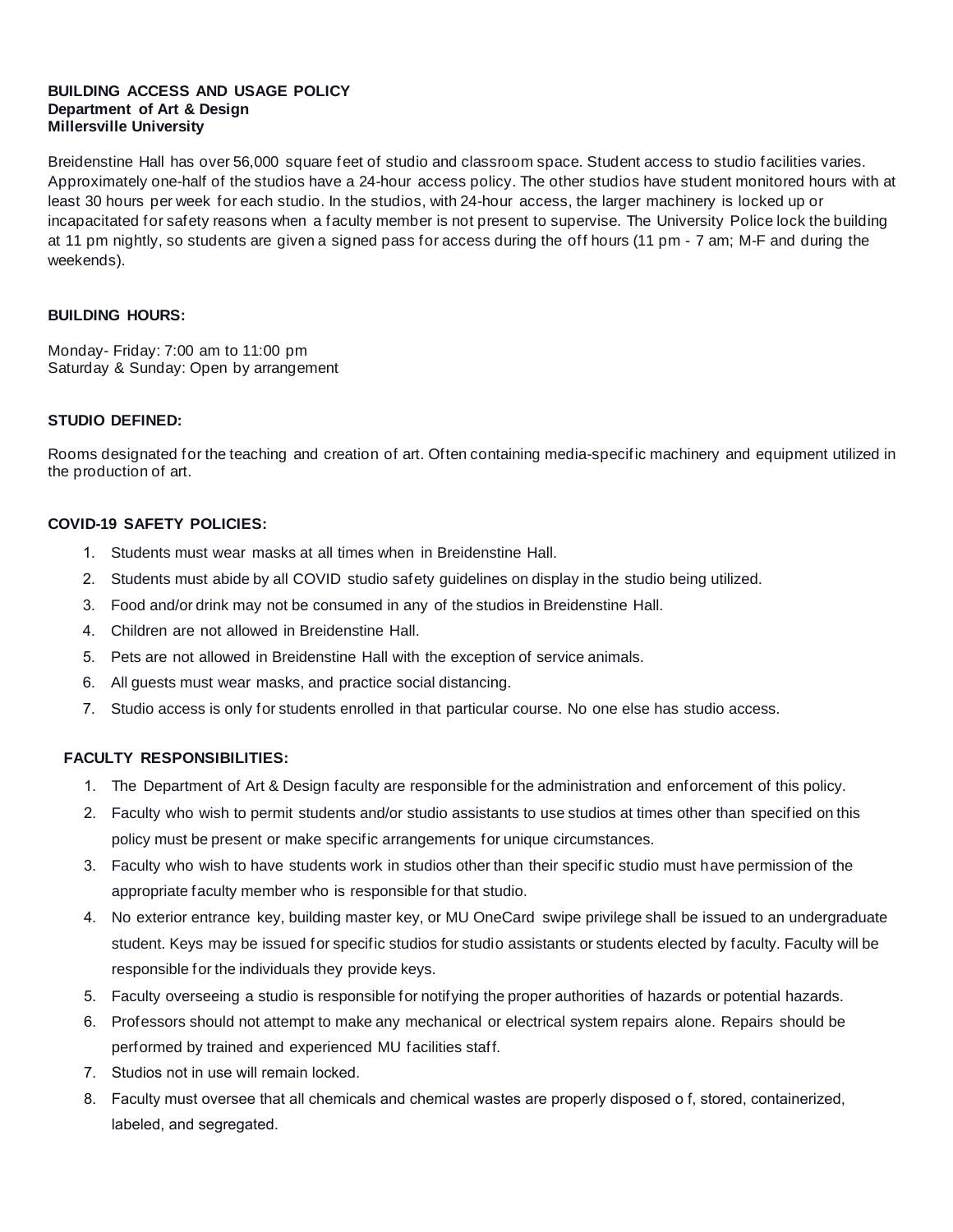- 9. Faculty must ensure all guards, emergency shutoffs, lockouts, and other safeguards on mechanical or electrical equipment are functioning and are tested frequently.
- 10. Faculty must train and require all students to use and wear appropriate personal protective equipment.
- 11. Faculty must inform students that all means of egress in the building cannot be blocked or obstructed by projects, equipment, materials, etc.
- 12. Faculty must inform all students of appropriate safety procedures for their lab/studio/process/discipline.
- 13. The faculty must take any malfunctioning equipment out of service and keep it out of service until it is repaired.
- 14. Faculty must ensure no open flames are permitted in the building excep t where needed as part of the art process (Jewelry, Ceramics, Sculpture, etc.). All necessary fire safety precautions must be followed when using open flames (welding, kilns, torches, etc.)

# **STUDIO ASSISTANTS:**

- 1. Studio assistants are expected to be present in the studio during specified times arranged with the supervising professor.
- 2. Studio assistants must limit work during the above times to assigned studio duties.

## **STUDENTS:**

.

- 1. Open studio hours are only for students currently enrolled in courses taught in the department.
- 2. Students are not permitted in studios at any time other than the posted building hours without expressed written permission of the faculty member responsible for the studio being utilized (blue cards).
- 3. Any student organization activities taking place in the facility must be supervised by the faculty advisor to that organization or have alternative arrangements made for unique circumstances.
- 4. Acceptable studio activities are limited to those necessary to complete course requirements. Outside projects are prohibited except with expressed written permission of the supervising faculty member.
- 5. Students are must use appropriate personal protective equipment. Depending on the studio, students may be required to wear safety glasses, hearing protection, dust masks, or another PPE.
- 6. Students must wear acceptable clothing in relation to the studio. Proper footwear is strongly recommended.
- 7. The use of tobacco products, alcohol, and drugs are prohibited in Breidenstine Hall.
- 8. Students will not attempt to make any mechanical or electrical repairs. Any equipment that is malfunctioning should be immediately reported to the faculty member responsible for that studio.
- 9. Students are responsible for storing their project in an acceptable manner. Lockers are available in the basement of Breidenstine Hall. Certain studios have limited storage for student work. The Department of Art & Design will accept no liability for lost or stolen student work.

No pets are allowed in the building with the exception of service animals.

- 10. Students must abide by all studio safety guidelines on display in the studio being utilized.
- 11. Individual studios may have further usage and safety policies including but not limited to electronic devices such as MP3 players, phones, tablets, and laptops.
- 12. Students must dispose of any chemical waste in approved and labeled waste containers following specific waste disposal procedures. Students must never mix diff erent types of chemical waste in a container unless directed by